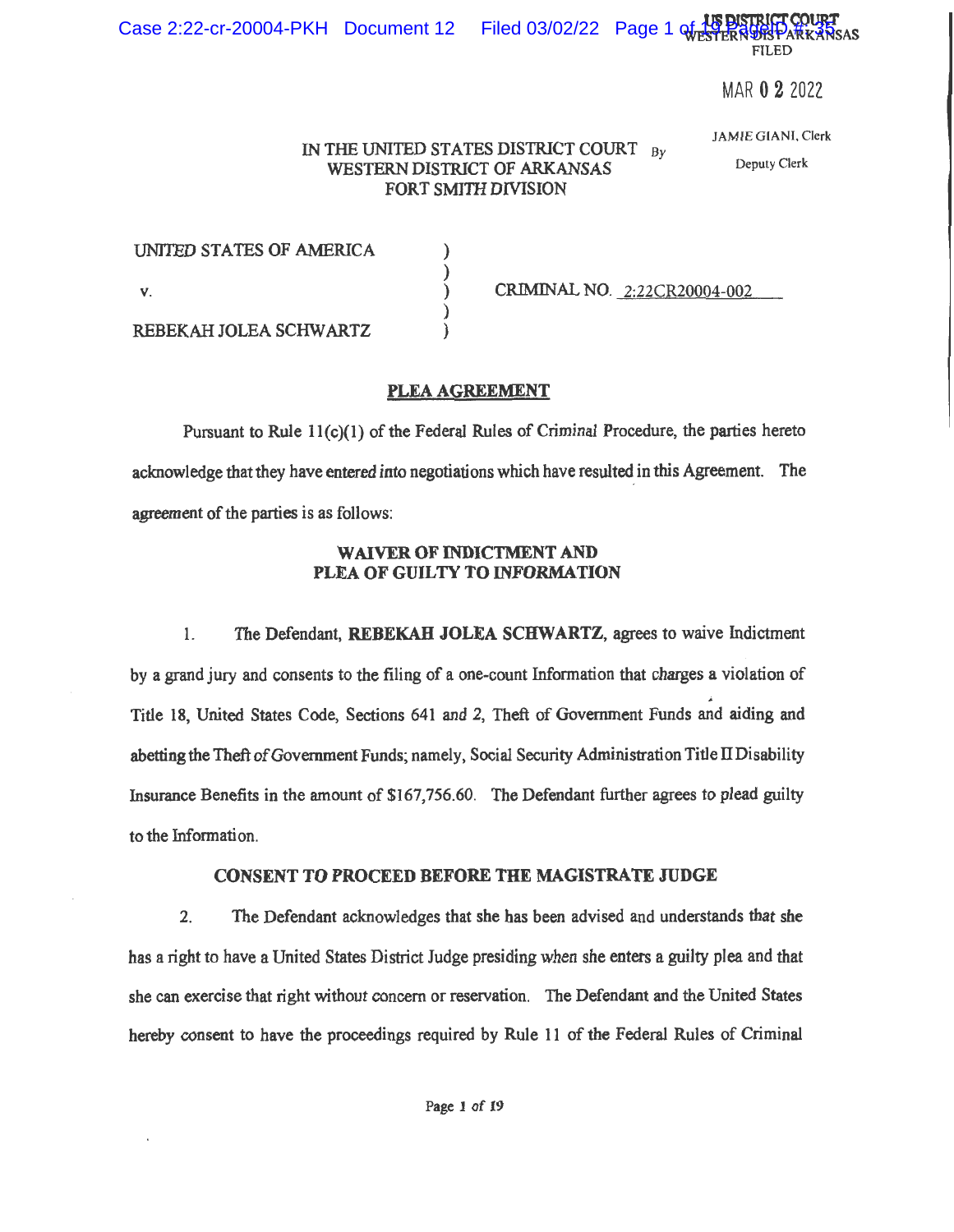Procedure incident to the making of the plea to be conducted by the United States Magistrate Judge. If, after conducting such proceedings, the Magistrate Judge recommends that the plea of guilty be accepted, a presentence investigation and report will be ordered pursuant to Federal Rule of Criminal Procedure 32. The Defendant acknowledges that her plea of guilty is subject to approval and acceptance by the District Judge and that sentencing will be conducted by the District Judge.

### **WAIVER OF OBJECTIONS TO MAGISTRATE'S** REPORT AND RECOMMENDATION

The parties acknowledge that pursuant to 28 U.S.C.  $\S$  636(b)(1)(B), the failure to  $3<sub>1</sub>$ file objections to the Report and Recommendation within fourteen (14) days bars them from objecting to the District Court's acceptance of the guilty plea as recommended by the Magistrate Judge. Having been advised of the right to object to the Report and Recommendation, the parties wish to waive that right for the purpose of expediting acceptance of the guilty plea in this matter. Accordingly, evidenced by their signatures appearing below, the parties hereby waive the right to object to the Magistrate Judge's Report and Recommendation Concerning Plea of Guilty, and consent to acceptance of the same by the United States District Judge so that acceptance of the guilty plea may proceed forthwith.

# ADMISSION OF FACTUAL BASIS IN SUPPORT OF GUILTY PLEA

 $\overline{4}$ . The Defendant has fully discussed with defense counsel the facts of this case and the elements of the crime to which the Defendant is pleading guilty. The Defendant has committed each of the elements of the crime to which the Defendant is pleading guilty and admits that there is a factual basis for this guilty plea. The following facts are true and undisputed:

The Social Security Administration is an agency of the United States. Recipients a. of Social Security Administration benefits receive money held in trust for the United States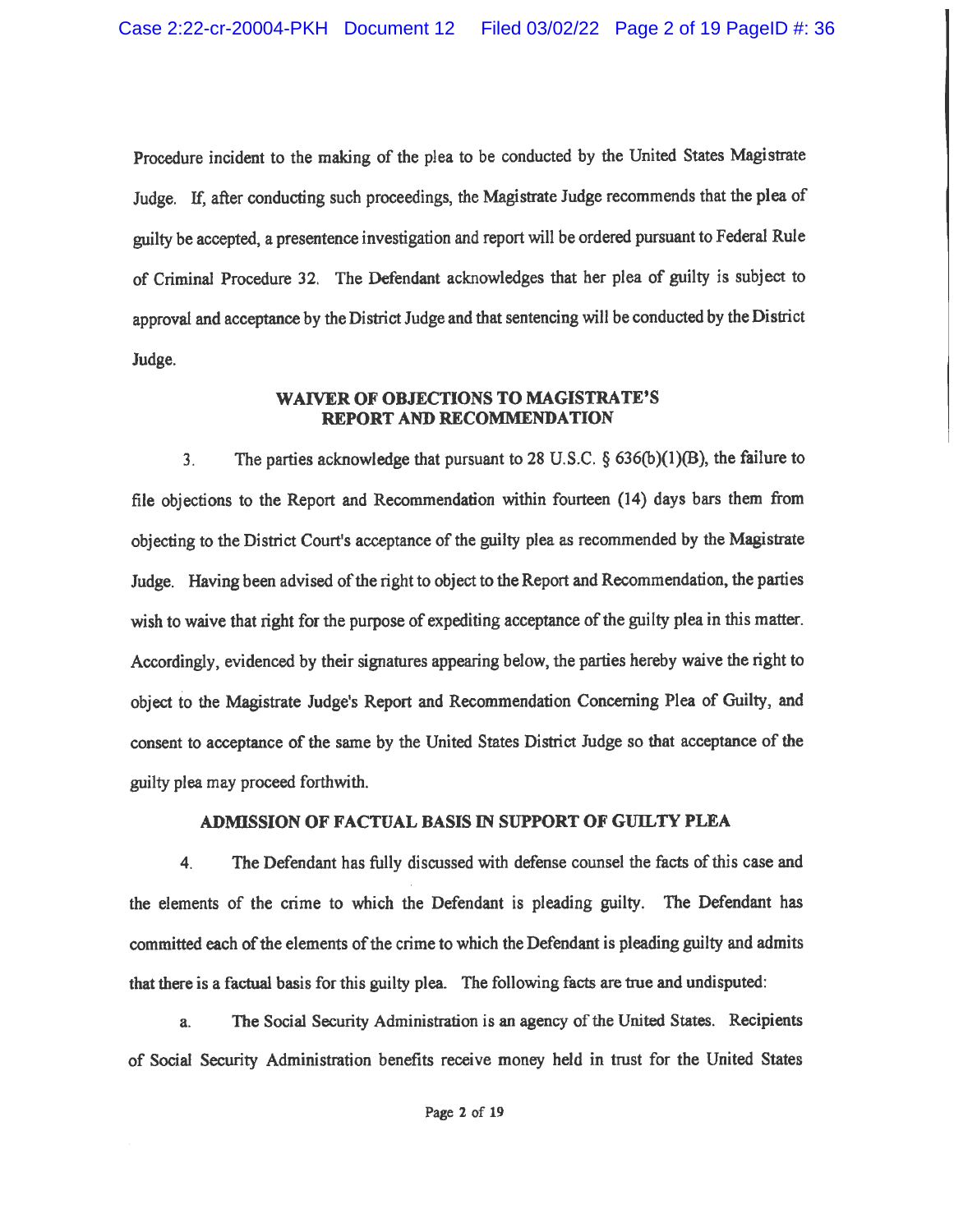government.

REBEKAH JOLEA SCHWARTZ, the Defendant, is the wife of Stephen Wayne  $\mathbf{b}$ . Schwartz, a Social Security Administration Title II Disability Insurance beneficiary. A Social Security Administration Title II Disability Insurance beneficiary is not eligible to receive disability insurance benefits if the individual works and earns a certain amount of income. A specified amount of income can be earned without the individual losing disability benefits; however, the employment and earnings must be reported to the Social Security Administration.

In 2015, while receiving Social Security Administration disability insurance C. payments, Stephen Wayne Schwartz drove a school bus for a local public school district. He did not report his employment and earnings to the Social Security Administration. The Social Security Administration subsequently became aware of Stephen Wayne Schwartz's job and earnings as a school bus driver, which made him ineligible for disability insurance benefits. In June 2016, the Social Security Administration told Stephen Wayne Schwartz that his disability insurance payments were being stopped due to his employment and wages earned as a school bus driver in 2015.

On June 15, 2016, REBEKAH JOLEA SCHWARTZ assisted Stephen Wayne  $\mathbf{d}$ . Schwartz in requesting reinstatement of his disability insurance benefits by filling out forms that were submitted to the Social Security Administration. At the time that REBEKAH JOLEA SCHWARTZ filled out the benefit reinstatement forms, Stephen Wayne Schwartz was working for a roofing company and his wages were being paid to REBEKAH JOLEA SCHWARTZ to conceal Stephen Wayne Schwartz's income from the Social Security Administration. REBEKAH JOLEA SCHWARTZ did not disclose on the reinstatement request form that her husband currently was working for the roofing company and his wages were being paid to her.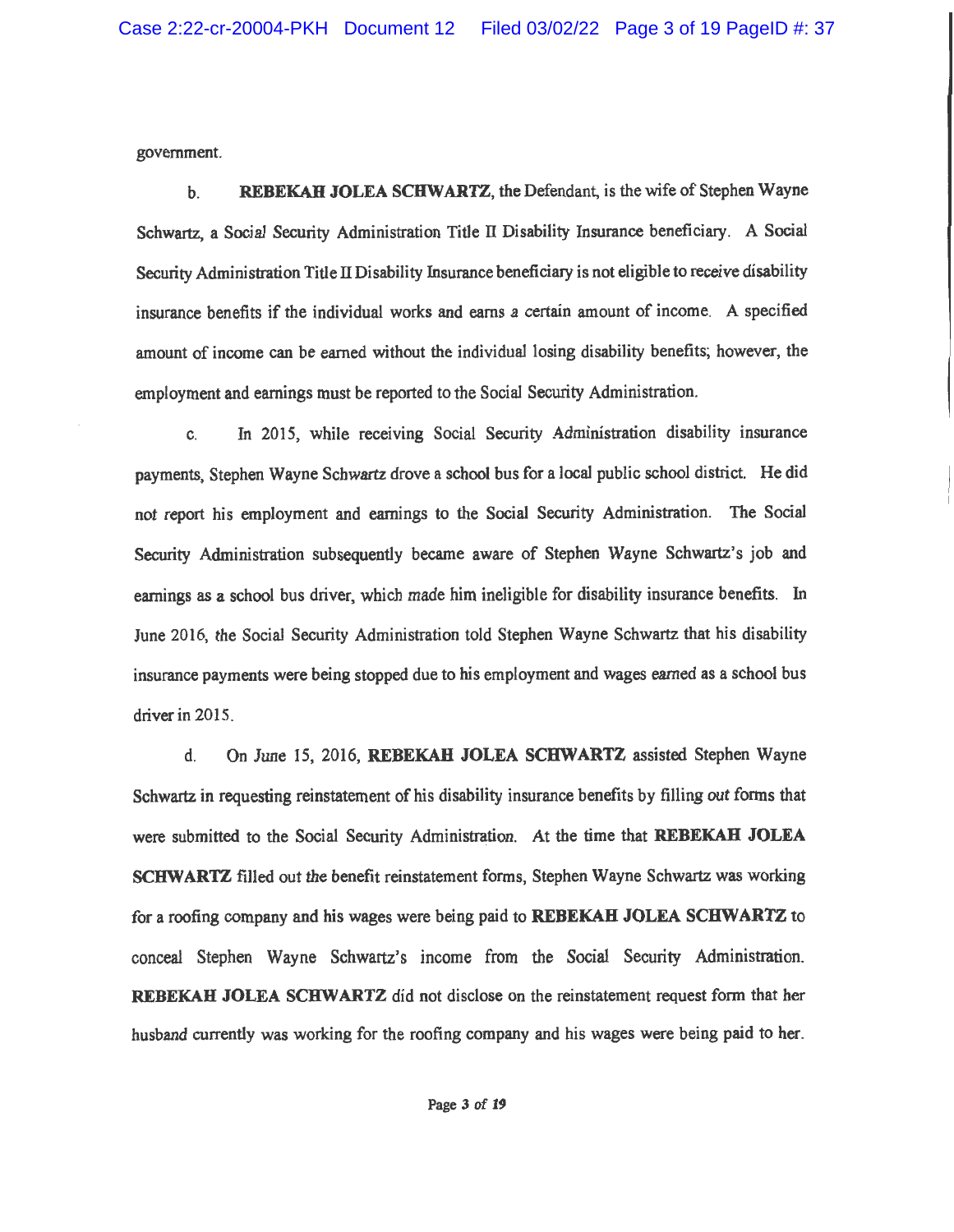**REBEKAH JOLEA SCHWARTZ** omitted this material information in order to aid and abet Stephen Wayne Schwartz in obtaining money she and her husband knew he was not eligible to receive from the Social Security Administration.

REBEKAH JOLEA SCHWARTZ completed a "Continuing Disability Review e. Report" that was submitted to the Social Security Administration to reinstate her husband's disability insurance benefits. At the time REBEKAH JOLEA SCHWARTZ completed the Continuing Disability Review Report, her husband was employed as a driver for a roofing company. REBEKAH JOLEA SCHWARTZ informed the Social Security Administration under oath – that her husband's current medical disability caused the following impairments: he "can't remember directions;" he "can't finish [tasks] because he gets lost;" he has "brain damage;" and he "can't understand or can't grasp what people mean." REBEKAH JOLEA SCHWARTZ knew the information she wrote about her husband's current medical disability was being submitted to the Social Security Administration on a Continuing Disability Review Report and would be considered as part of the Social Security Administration's review of her husband's disability insurance eligibility.

f. REBEKAH JOLEA SCHWARTZ filled out a "Pain and Symptoms Form" in July 2016. In July 2016, her husband was working for a roofing company. She reported to the Social Security Administration – under oath – on the Pain and Symptoms Form that her husband's disabling symptoms included "confusion, memory loss, ... and [he] can't read or write." REBEKAH JOLEA SCHWARTZ wrote that, "sitting, driving, thinking, stress, numbers, words, using his arm, and night vision" all made her husband's condition worse. REBEKAH JOLEA SCHWARTZ provided this information to the Social Security Administration to aid and abet Stephen Wayne Schwartz in obtaining money from the Social Security Administration that she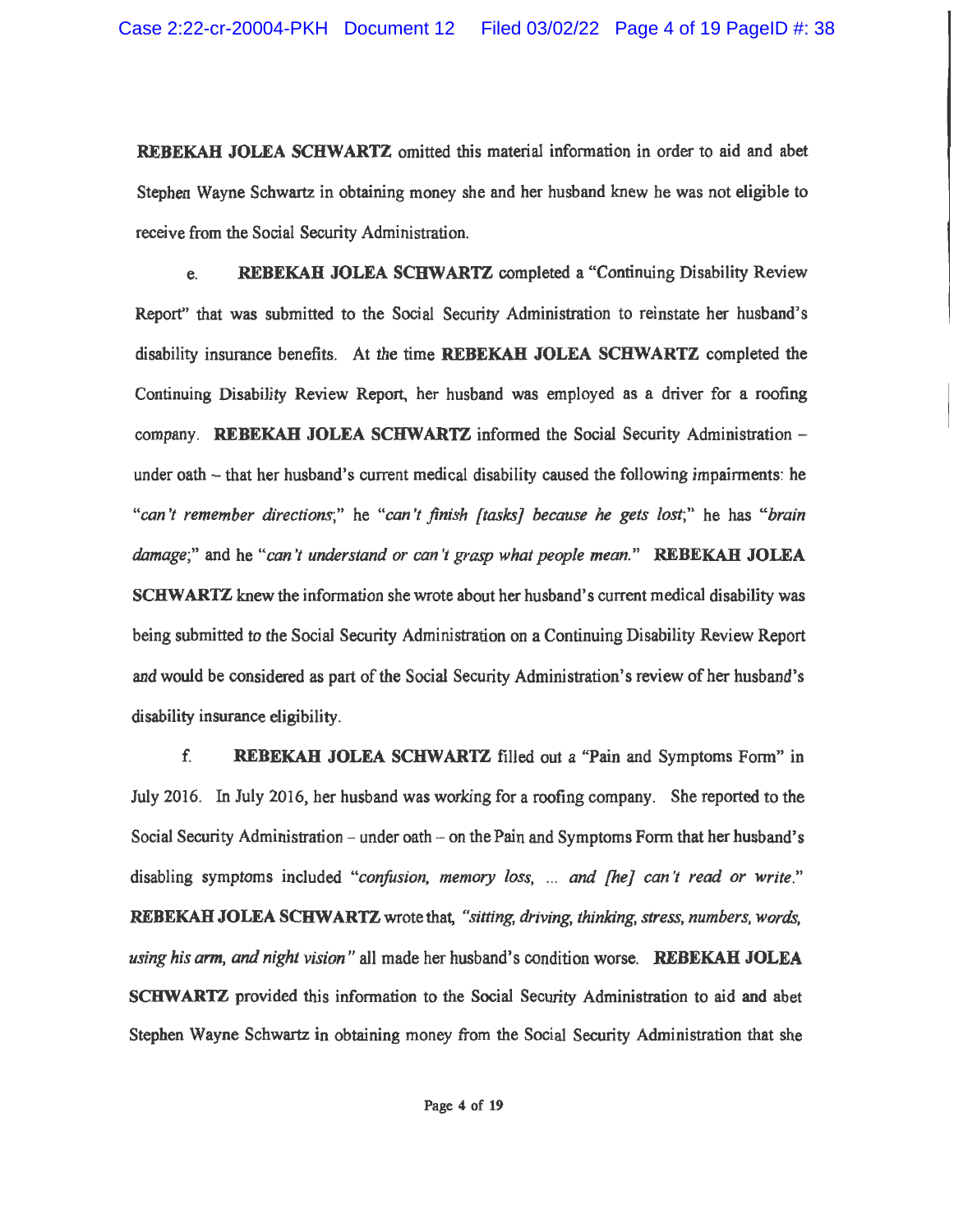and her husband knew he was not eligible to receive.

**REBEKAH JOLEA SCHWARTZ** filled out a "Function Report" on July 13, ደ. 2016, and wrote that Stephen Wayne Schwartz had been able to "read, write, spell, think, focus, understand, drive a big truck, keep log books, follow map/directions, not get lost or forget where [he was] going, see at night, carry on a conversation, count, concentrate, follow instructions, reasoning, [and make] decisions [that] is [sic] now impossible." In July 2016, Stephen Wayne Schwartz was working for a roofing company as a truck driver whose duties included picking up and delivering roofing material. REBEKAH JOLEA SCHWARTZ provided information in the Function Report to aid and abet Stephen Wayne Schwartz in obtaining money she and her husband knew he was not eligible to receive from the Social Security Administration.

In 2017, the Social Security Administration reinstated Stephen Wayne Schwartz's h. disability insurance benefits for 2016 and forward, based in some part, upon written information submitted by REBEKAH JOLEA SCHWARTZ and Stephen Wayne Schwartz that contained material misrepresentations, false and fraudulent representations, and omitted material facts to intentionally conceal Stephen Wayne Schwartz's true physical condition, his employment status and wages earned.

On March 25, 2020, REBEKAH JOLEA SCHWARTZ completed a "Continuing i. Disability Review Report" on her husband's behalf. REBEKAH JOLEA SCHWARTZ reported her husband's ability to perform simple daily life skills had significantly declined. She told the Social Security Administration in the "Continuing Disability Review Report" that Stephen Wayne Schwartz could not read instructions, that getting along with people was difficult for him, that he had "zero concentration," and that he "can't comprehend directions." At the time that REBEKAH JOLEA SCHWARTZ completed the "Continuing Disability Review Report,"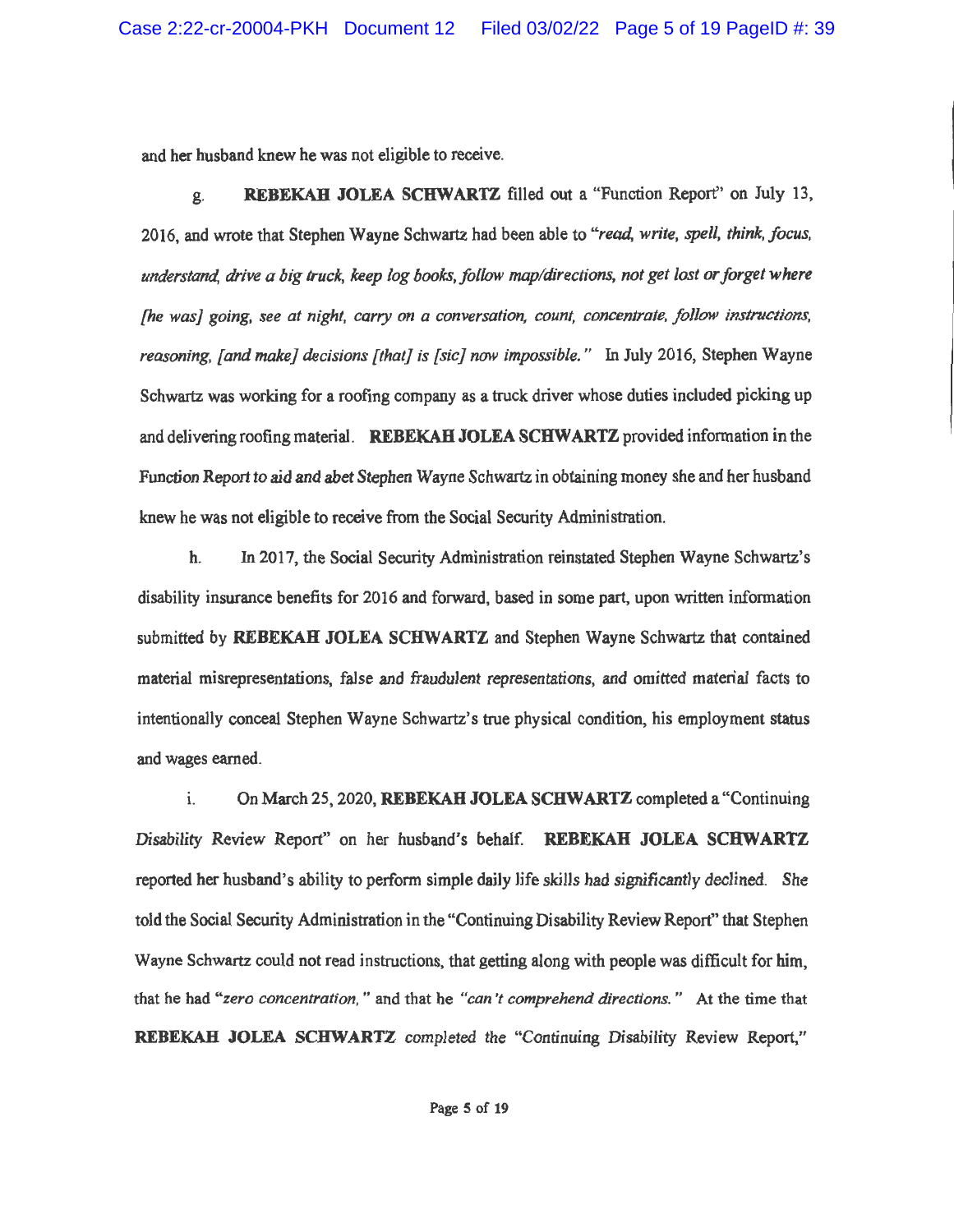Stephen Wavne Schwartz was serving as a Justice of the Peace.

On April 8, 2020, REBEKAH JOLEA SCHWARTZ and Stephen Wayne  $\mathbf{i}$ . Schwartz completed a form entitled "Work Activity Report - Employee." The form asked for information about work activity to determine whether to continue Stephen Wayne Schwartz's disability benefit payments. REBEKAH JOLEA SCHWARTZ wrote that Stephen Wayne Schwartz's job was Justice of the Peace. She wrote on her husband's behalf that: "I don't actually work. The governor of Arkansas appointed me to my late father 's position until his term ends. I am just there to represent my father 's seat; I don't work. I was just appointed to sit in my father 's seat until the election in November."

On February 22, 2021, the Social Security Administration, having learned of k. Stephen Wayne Schwartz's job with the roofing company and the marble and granite company, informed Stephen Wayne Schwartz that he was not eligible for disability insurance payments for the period of June 2016 through and including February 2021. In response, REBEKAH JOLEA SCHWARTZ called the Fort Smith Social Security Administration Office and told a representative that her husband had never worked for a roofing company and that she, in fact, was the one who had worked at the roofing company. REBEKAH JOLEA SCHWARTZ intentionally made this false statement to aid and abet her husband in obtaining money from the Social Security Administration she and her husband knew he was not eligible to receive.

 $\mathbf{1}$ . REBEKAH JOLEA SCHWARTZ subsequently provided wage documentation to the Social Security Administration showing that she had been the wage earner at the roofing company. REBEKAH JOLEA SCHWARTZ intentionally misled the Social Security Administration about her husband's roofing company income by presenting paychecks from the roofing company that had been made payable to her in the wage concealment scheme.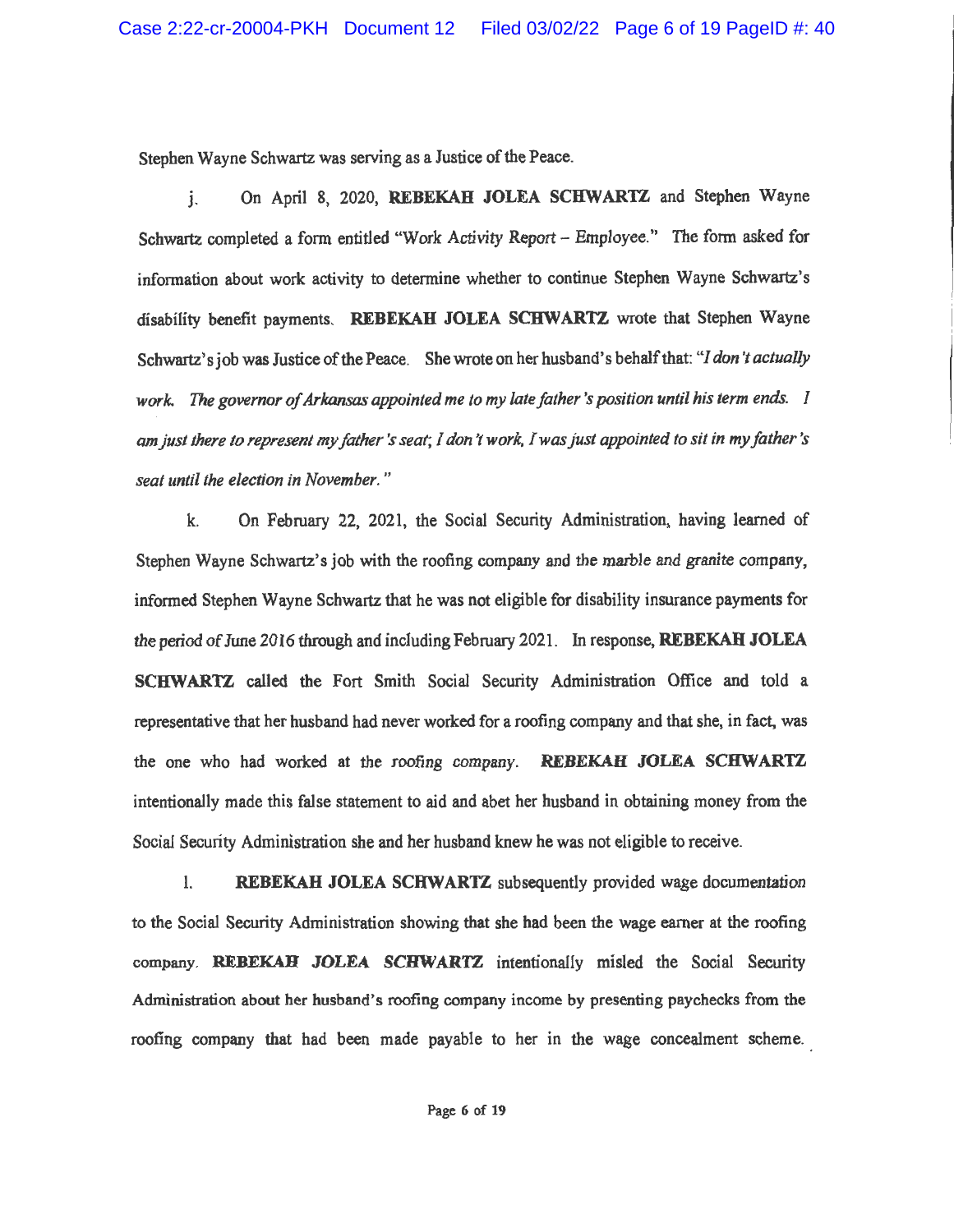REBEKAH JOLEA SCHWARTZ intentionally misrepresented to the Social Security Administration that she worked for wages paid her by the roofing company to aid and abet her husband in obtaining money from the Social Security Administration she and her husband knew he was not eligible to receive.

On March 9, 2021, and June 7, 2021, REBEKAH JOLEA SCHWARTZ called m. the Social Security Administration to check on the status of Stephen Wayne Schwartz's case. On July 7, 2021, REBEKAH JOLEA SCHWARTZ and Stephen Wayne Schwartz appeared in person at the Fort Smith Social Security Administration Office to inquire about the status of Stephen Wayne Schwartz's disability benefits payments.

Two investigators from the Office of the Inspector General for the Social Security n. Administration were present when REBEKAH JOLEA SCHWARTZ and Stephen Wayne Schwartz arrived at the Fort Smith Social Security Administration Office. The federal investigators identified themselves to REBEKAH JOLEA SCHWARTZ and Stephen Wayne Schwartz. They explained that they were investigating suspected fraud committed by REBEKAH JOLEA SCHWARTZ and Stephen Wayne Schwartz in obtaining Title II Disability Insurance benefits for Stephen Wayne Schwartz.

REBEKAH JOLEA SCHWARTZ gave a voluntary statement to investigators. 0. She admitted that she completed the June 2016 "Expedited Reinstatement Request" form the same month her husband obtained employment with the roofing company. REBEKAH JOLEA **SCHWARTZ** stated she knew that Stephen Wayne Schwartz earned \$1,000 a week at the roofing company. She admitted she knew about the arrangement to have Stephen Wayne Schwartz's paychecks issued in her name to conceal her husband's employment and earnings from the Social Security Administration. REBEKAH JOLEA SCHWARTZ stated she falsely reported to the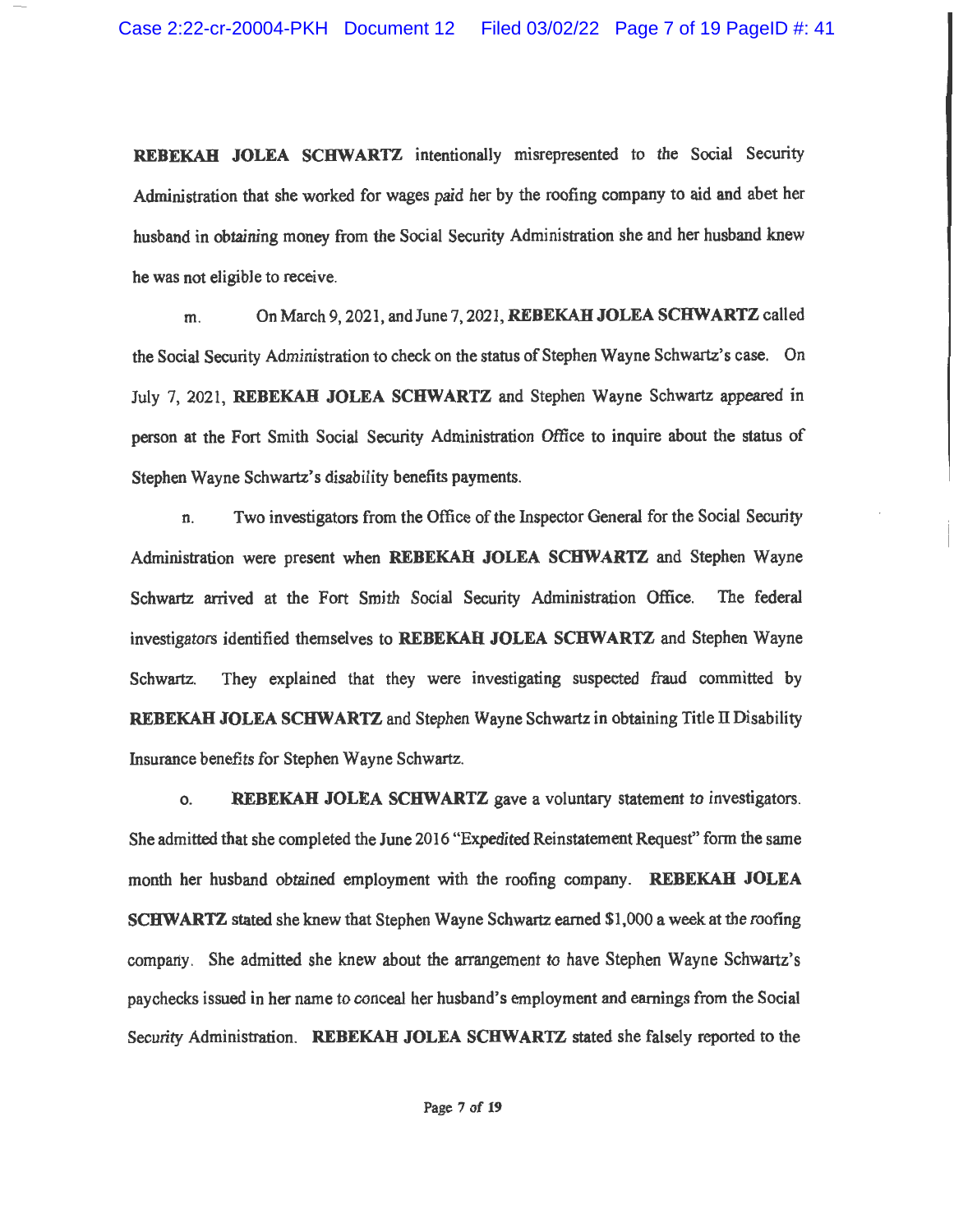Social Security Administration that the roofing company had paid her when she well knew that it was her husband who had worked at the roofing company. REBEKAH JOLEA SCHWARTZ admitted that Stephen Wayne Schwartz was working at the marble and granite business when she filled out and submitted information to the Social Security Administration for the continuing disability review in 2020.

Stephen Wayne Schwartz voluntarily gave a sworn statement to the investigators D. and confessed he had committed fraud. He told investigators that in or around the first week of June 2016, he was hired by a roofing company at a rate of \$1,000 per week. He admitted that he convinced the owner of the roofing business to make his paychecks to REBEKAH JOLEA **SCHWARTZ** to conceal his work activities and income from the Social Security Administration. Stephen Wayne Schwartz stated to investigators that he knew that if the Social Security Administration were aware of his employment and wages from the roofing company, he would not have been eligible for disability benefits. Stephen Wayne Schwartz stated his job with the roofing company lasted through September of 2016 and that he made an average of approximately \$4,000 per month. Stephen Wayne Schwartz further admitted he began employment at a marble and granite company in December of 2016. Stephen Wayne Schwartz told the investigators he made an agreement with the owner of the business about payment of wages because Stephen Wayne Schwartz knew that a certain amount of income, if reported to the Social Security Administration, would have affected his eligibility for disability insurance benefits. As a result of the agreement with the business owner, Stephen Wayne Schwartz stated that he was paid an allowable amount of earnings in his name, and earnings above the allowable dollar amount were paid to his wife, REBEKAH JOLEA SCHWARTZ, to conceal his true earnings from the Social Security Administration. Stephen Wayne Schwartz admitted he knew he had violated the law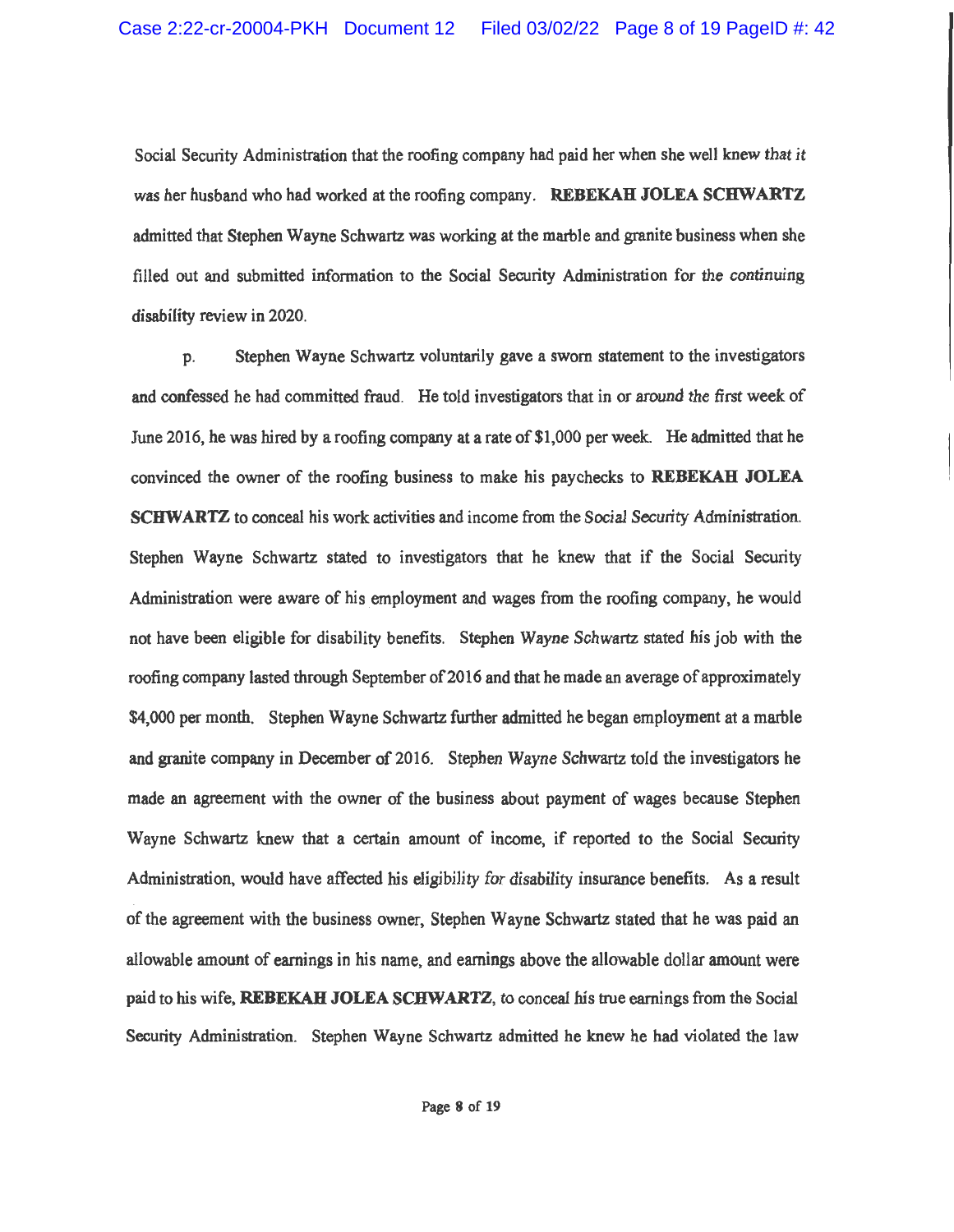when conducting these activities.

The loss to the Social Security Administration resulting from **REBEKAH JOLEA** q. **SCHWARTZ'S** criminal conduct in aiding and abetting Stephen Wayne Schwartz for the period of June 2016 through and including July 2021, is \$167,756.60.

 $\mathbf{r}$ . The Defendant, REBEKAH JOLEA SCHWARTZ, stipulates, admits as true, and agrees that evidence gathered in the investigation and her own voluntary sworn statement made to investigators on July 6, 2021, prove beyond a reasonable doubt that beginning in or about June 2016 and continuing through and including in or about July 2021, in the Western District of Arkansas, Fort Smith Division, she knowingly aided and abetted her husband in stealing a thing of value from the United States; namely, Title II Disability Insurance Benefits in the amount of \$167,756.60 paid to Stephen Wayne Schwartz by the Social Security Administration, an agency of the United States; that she intentionally made false and fraudulent statements in documents she knew were submitted to the Social Security Administration in order to conceal Stephen Wayne Schwartz's employment and wages so that he could receive money from the Social Security Administration that he was not eligible to receive: that her actions were intended to help Stephen Wayne Schwartz steal money from the Social Security Administration, and that she aided and abetted Stephen Wayne Schwartz in stealing money from the Social Security Administration while she had sufficient advance knowledge of the extent and character of the crime that Stephen Wayne Schwartz was committing such that she was able to make relevant choices to disassociate herself from the crime of stealing money from the Social Security Administration that was committed by Stephen Wayne Schwartz and she chose not to do so.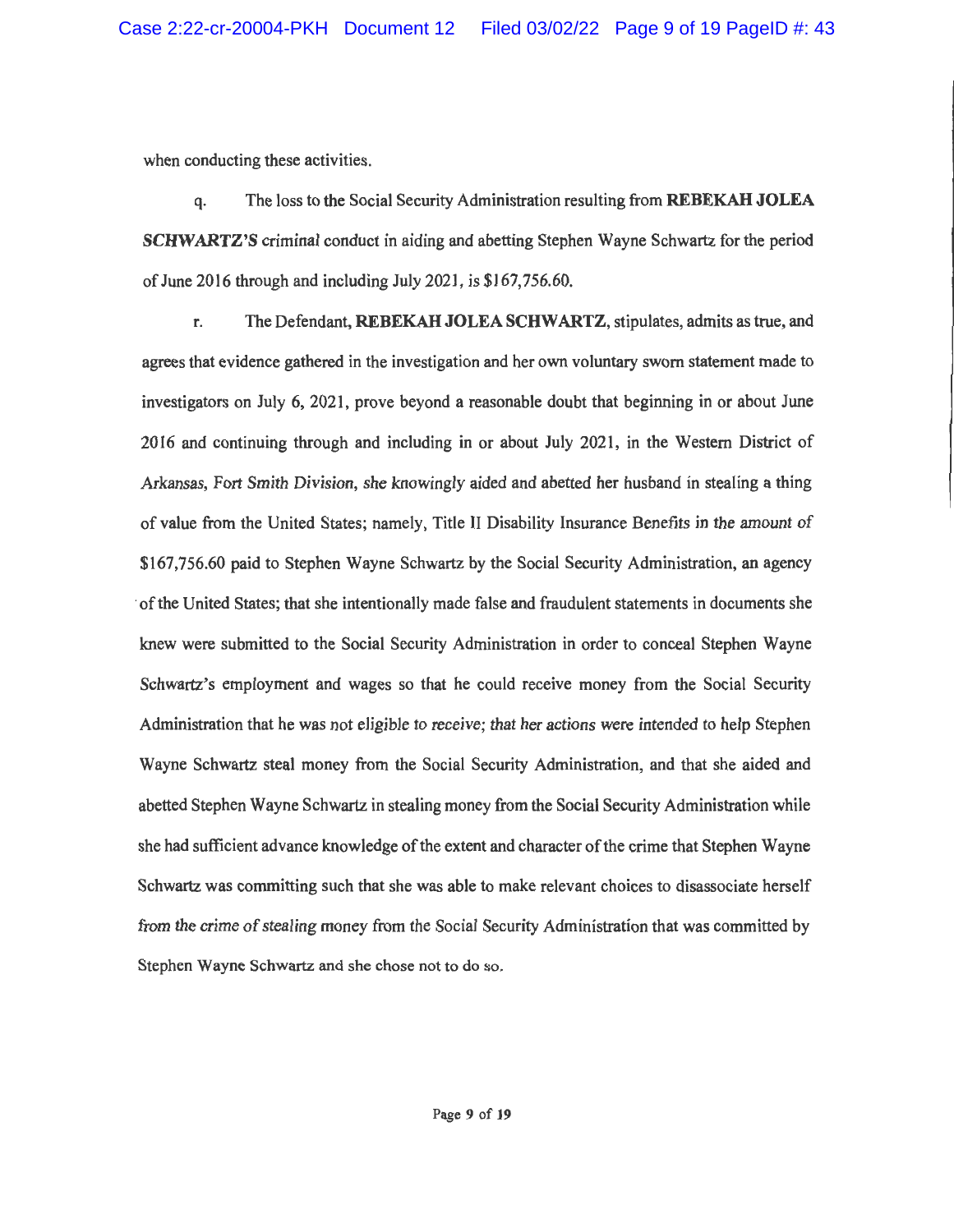## **ADVICE OF RIGHTS**

 $5<sub>1</sub>$ The Defendant hereby acknowledges that she has been advised of and fully

understands the following constitutional and statutory rights:

- to have an attorney and if the Defendant cannot afford an attorney, to have  $a<sub>1</sub>$ one provided to her and paid for at the United States' expense;
- to persist in her plea of not guilty: b.
- to have a speedy and public trial by jury: C.
- d. to be presumed innocent until proven guilty beyond a reasonable doubt;
- to confront and examine witnesses who testify against her; e.
- f. to call witnesses on her behalf;
- to choose to testify or not testify and that no one could force the Defendant g. to testify; and.
- to have at least 30 days to prepare for trial. h.

# **WAIVER OF RIGHTS**

6. The Defendant hereby acknowledges that she understands with respect to the count to which she pleads guilty, she thereby WAIVES all of the rights listed as (b) through (h) of the above paragraph.

# **WAIVER OF ACCESS TO RECORDS**

 $7<sub>1</sub>$ The Defendant hereby waives all rights, whether asserted directly or by a representative, to request or receive from any department or agency of the United States any records pertaining to the investigation or prosecution of this case, including without limitation any records that may be sought under the Freedom of Information Act, 5 U.S.C. § 552, or the Privacy Act of 1974, 5 U.S.C. § 552a.

# **WAIVER OF "HYDE" CLAIM**

8. The Defendant hereby waives any claim under the Hyde Amendment, 18 U.S.C. § 3006A (Statutory Note), for attorney fees and other litigation expenses arising out of the investigation or prosecution of this matter.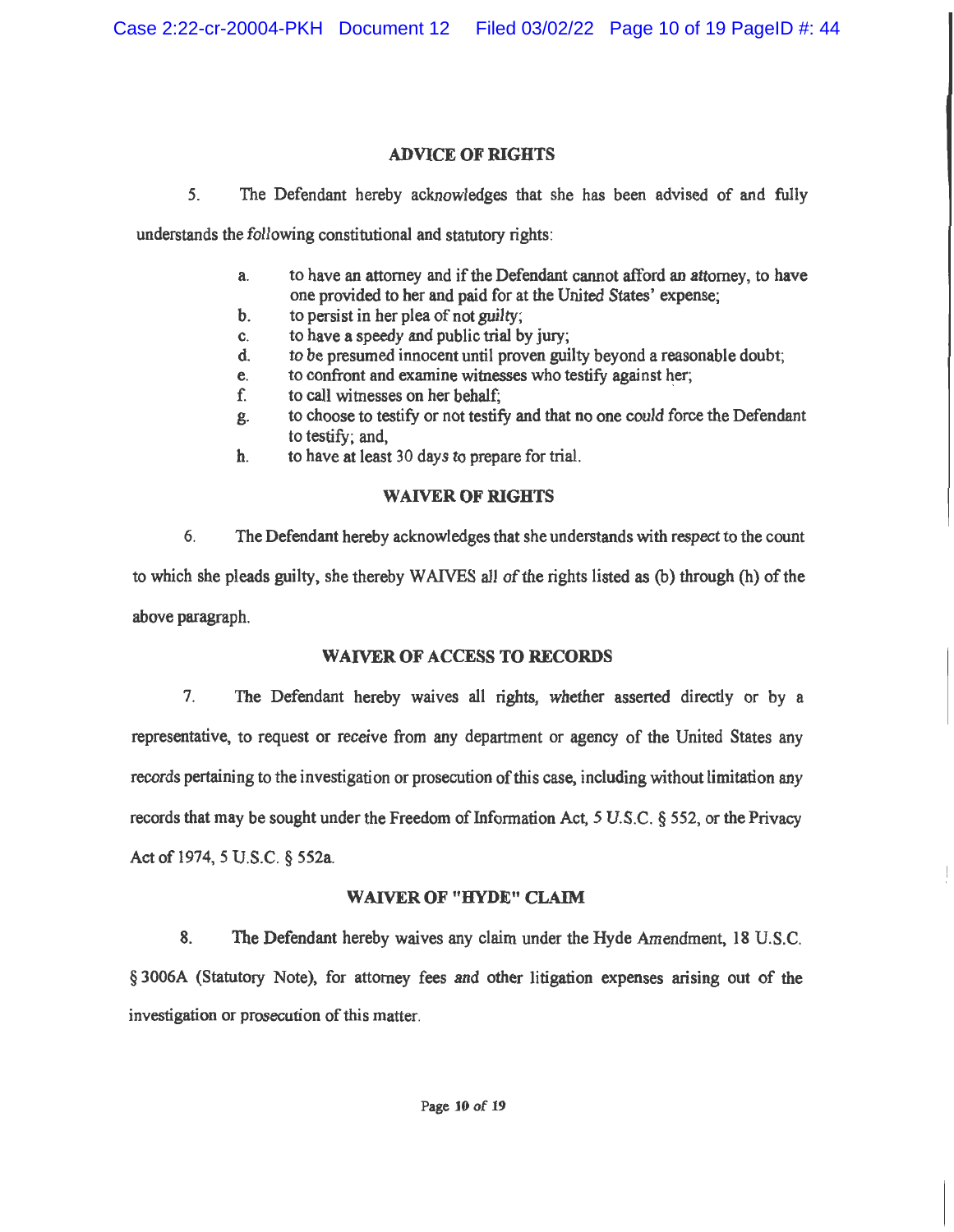### **EFFECTS OF BREACH OF THIS AGREEMENT BY DEFENDANT**

9 The Defendant agrees that if after signing this Plea Agreement the Defendant commits any crimes, violates any conditions of release, or fails to appear for sentencing, or if the Defendant provides information to the Probation Office or the Court that is intentionally misleading, intentionally incomplete, or intentionally untruthful, or if the Defendant violates any term of this Plea Agreement, takes a position at sentencing which is contrary to the terms of this Plea Agreement or attempts to withdraw from this Plea Agreement, this shall constitute a breach of this Plea Agreement which shall release the United States from any and all restrictions or obligations placed upon it under the terms of this agreement and the United States shall be free to reinstate dismissed charges or pursue additional charges against the Defendant. The Defendant shall, however, remain bound by the terms of the agreement, and will not be allowed to withdraw this plea of guilty unless permitted to do so by the Court.

10. The Defendant further agrees that a breach of any provisions of this Plea Agreement shall operate as a WAIVER of Defendant's rights under Rule 11(f) of the Federal Rules of Criminal Procedure and Rule 410 of the Federal Rules of Evidence and the United States shall be allowed to use and to introduce into evidence any one or more of the following:

- admissions against interest, both oral and written, made by the Defendant a. to any person:
- statements made by the Defendant during her change of plea hearing; b.
- the factual basis set forth in the Plea Agreement; C.
- any testimony given under oath in these proceedings or to a grand jury or a d. petit jury;
- any and all physical evidence of any kind which the Defendant has provided e. to the United States; and.
- f. any and all information provided by the Defendant to the United States' attorneys, or to federal, state, county, and/or local law enforcement officers.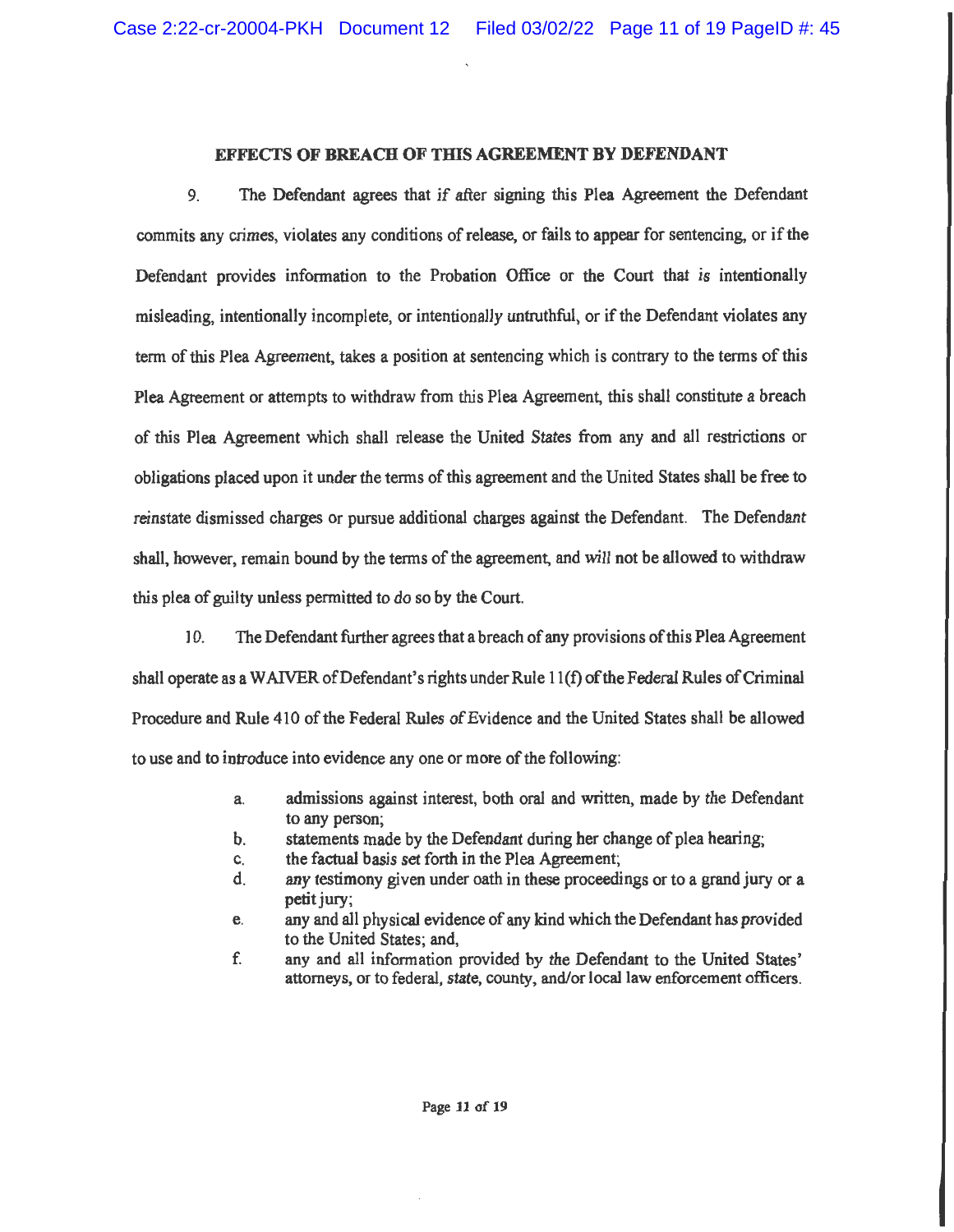## **MAXIMUM PENALTIES**

The Defendant hereby acknowledges that she has been advised of the maximum  $11<sub>1</sub>$ 

penalties for the count to which she is pleading guilty. By entering a plea of guilty to count one

of the Information, the Defendant agrees that she faces:

- a maximum term of imprisonment for 10 years; a.
- a maximum fine of \$250,000.00;  $\mathbf{b}$ .
- both imprisonment and fine; C.
- a term of supervised release which begins after release from prison;  $\mathbf{d}$ .
- a possibility of going back to prison if the Defendant violates the conditions e. of supervised release:
- a special assessment of \$100.00 and, f.
- restitution to be paid to the Social Security Administration, jointly and g. severally with Stephen Wayne Schwartz, in the total amount of \$167,756.60.

## **CONDITIONS OF SUPERVISED RELEASE**

 $12.$ The Defendant acknowledges that if a term of supervised release is imposed as part

of the sentence, the Defendant will be subject to the standard conditions of supervised release as

recommended by the United States Sentencing Commission and may be subject to other special

conditions of supervised release as determined by the Court. The standard conditions of

supervised release are as follows:

- a. The Defendant shall report to the probation office in the federal judicial district where she is authorized to reside within 72 hours of release from imprisonment, unless the probation officer instructs the Defendant to report to a different probation office or within a different timeframe.
- b. After initially reporting to the probation office, the Defendant will receive instructions from the court or the probation officer about how and when to report to the probation officer, and the Defendant shall report to the probation officer as instructed.
- c. The Defendant shall not knowingly leave the federal judicial district where she is authorized to reside without first getting permission from the court or the probation officer.
- d. The Defendant shall answer truthfully the questions asked by the probation officer.
- e. The Defendant shall live at a place approved by the probation officer. If the Defendant plans to change where she lives or anything about her living arrangements (such as the people the Defendant lives with), the Defendant shall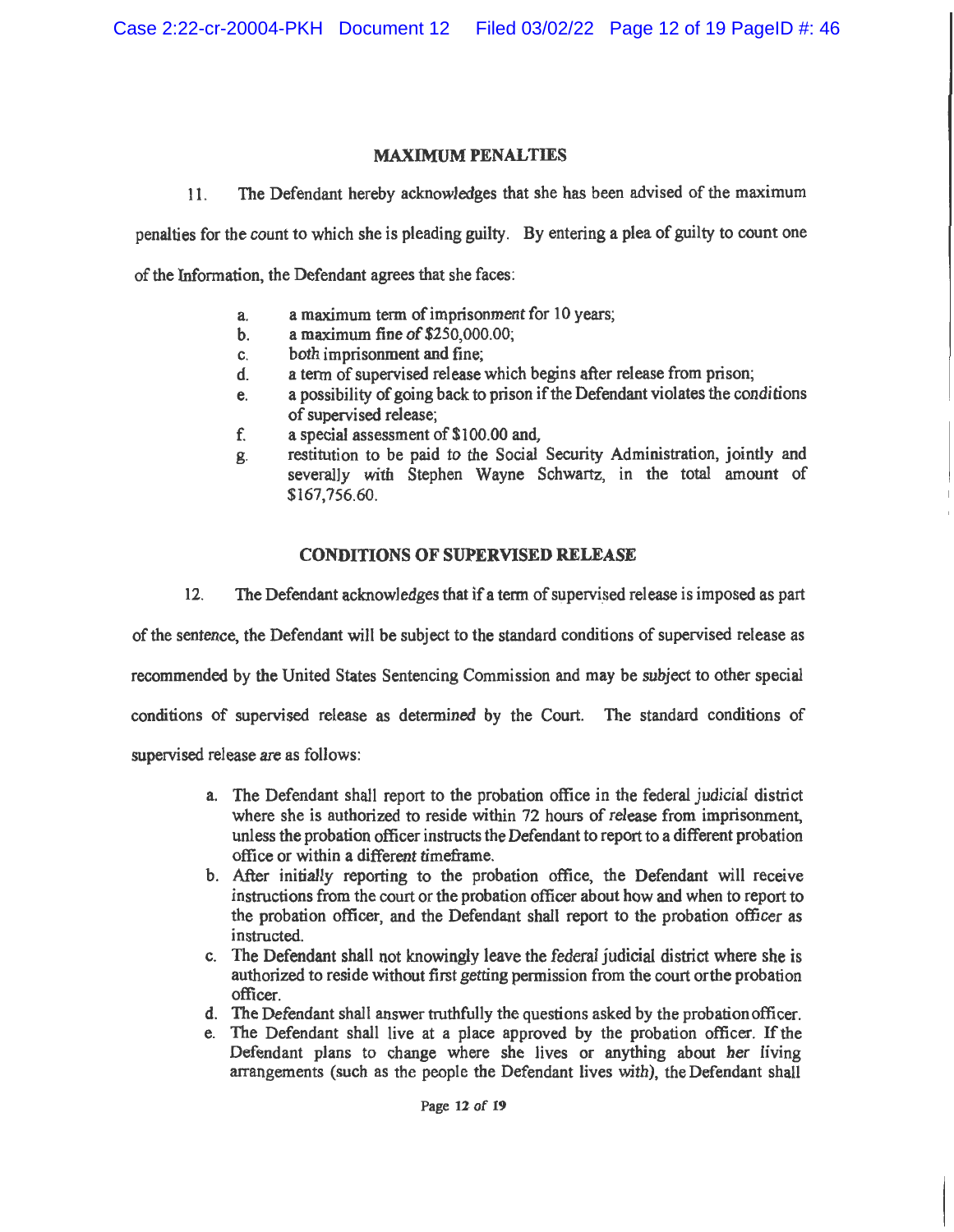notify the probation officer at least 10 days before the change. If notifying the probation officer at least 10 days in advance is not possible due to unanticipated circumstances, the Defendant shall notify the probation officer within 72 hours of becoming aware of a change or expected change.

- The Defendant shall allow the probation officer to visit the Defendant at any time f. at her home or elsewhere, and the Defendant shall permit the probation officer to take any items prohibited by the conditions of the Defendant's supervision that he or she observes in plain view.
- The Defendant shall work full time (at least 30 hours per week) at a lawful type of g. employment, unless the probation officer excuses the defendant from doing so. If the Defendant does not have full-time employment she shall try to find full-time employment, unless the probation officer excuses the defendant from doing so. If the Defendant plans to change where the Defendant works or anything about her work (such as the position or the job responsibilities), the Defendant shall notify the probation officer at least 10 days before the change. If notifying the probation officer at least 10 days in advance is not possible due to unanticipated circumstances, the Defendant shall notify the probation officer within 72 hours of becoming aware of a change or expected change.
- h. The Defendant shall not communicate or interact with someone the Defendant knows is engaged in criminal activity. If the Defendant knows someone has been convicted of a felony, the Defendant shall not knowingly communicate or interact with that person without first getting the permission of the probation officer.
- i. If the Defendant is arrested or questioned by a law enforcement officer, the Defendant shall notify the probation officer within 72 hours.
- j. The Defendant shall not own, possess, or have access to a firearm, ammunition, destructive device, or dangerous weapon (i.e., anything that was designed, or was modified for, the specific purpose of causing bodily injury or death to another person, such as nunchakus or Tasers).
- k. The Defendant shall not act or make any agreement with a law enforcement agency to act as a confidential human source or informant without first getting the permission of the court.
- 1. If the probation officer determines that the Defendant poses a risk to another person (including an organization), the probation officer may require the Defendant to notify the person about the risk and the Defendant shall comply with that instruction. The probation officer may contact the person and confirm that the Defendant has notified the person about the risk.
- m. The Defendant shall follow the instructions of the probation officer related to the conditions of supervision.

## **RESTITUTION**

13. The Defendant agrees that the total amount of restitution owed to the Social

Security Administration is \$167,756.60 and is a joint and several liability obligation with Stephen

Wayne Schwartz. The Defendant agrees to pay full restitution, jointly and severally with Stephen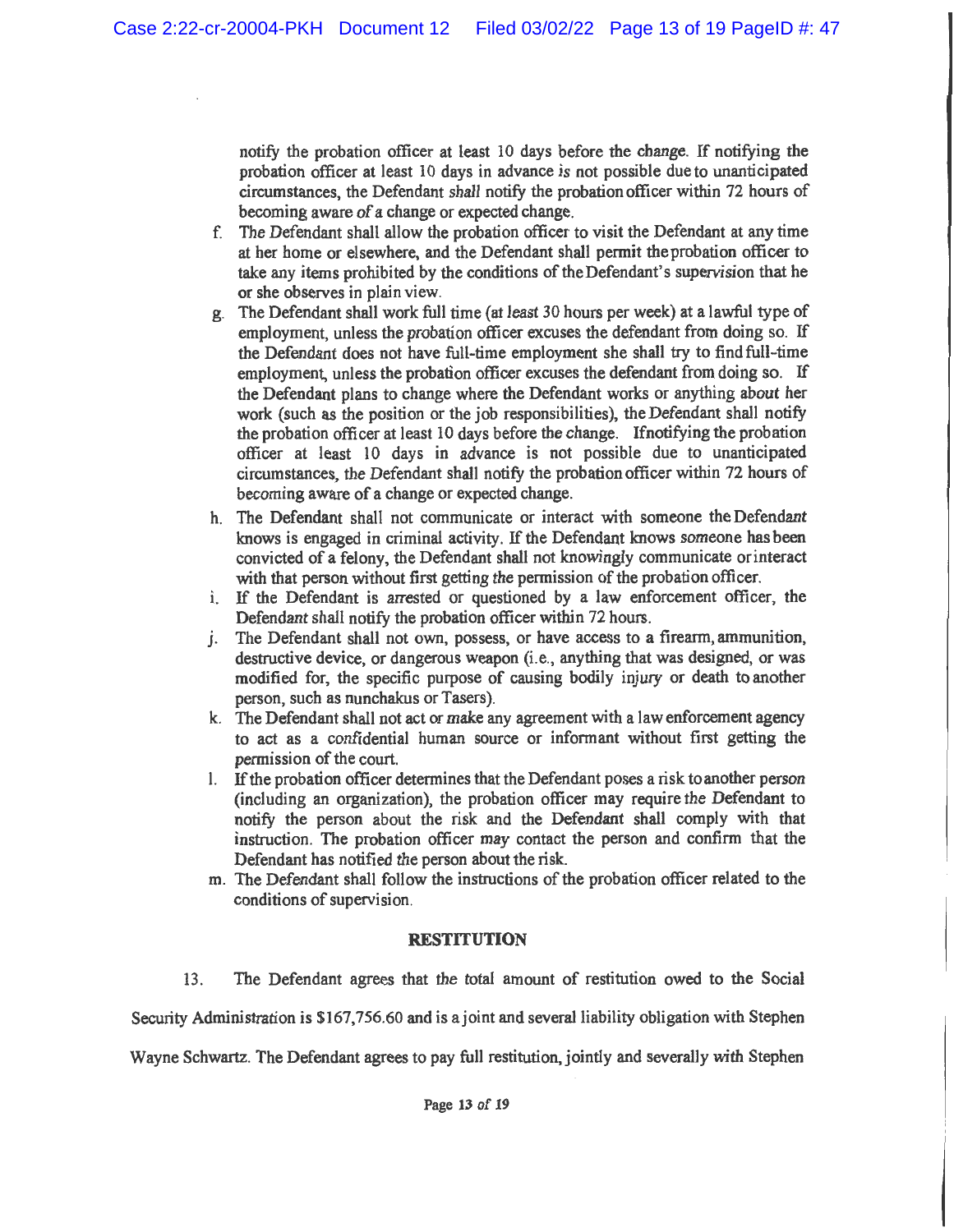Wayne Schwartz, to the Social Security Administration and for all losses caused by the Defendant's criminal conduct even if such losses resulted from crimes not charged in the Information or admitted to by the Defendant in the factual statement. The Defendant acknowledges and agrees that all restitution as agreed to above shall be governed by the provisions of the Mandatory Victims Restitution Act, 18 U.S.C. § 3663A. The Defendant understands full restitution will be ordered regardless of Defendant's financial resources. The Defendant further understands the restitution will be determined by the Court. The Defendant agrees to cooperate in efforts to collect the restitution obligation, by any means the United States deems appropriate and agrees to waive any defense or objections to any action to enforce the collection of the restitution. The Defendant understands imposition or payment of restitution will not restrict or preclude the filing of any civil suit or administrative action. The Defendant acknowledges that any restitution imposed is not dischargeable in any bankruptcy proceeding pursuant to 18 U.S.C.  $§ 3613(e).$ 

Restitution should be sent to:

Social Security Administration Debt Management Section Attn: Court Refund PO Box 2861 Philadelphia, PA 19122

Reference claim number 430491250

## **AGREEMENT TO PROVIDE FINANCIAL INFORMATION**

The Defendant agrees that no later than thirty (30) days after the change of plea, 14. the Defendant shall complete the financial disclosure statement and the accompanying releases provided by the United States Attorney's Office and deliver them to the United States Probation Office and the United States Attorney's Office. This financial disclosure statement is sworn by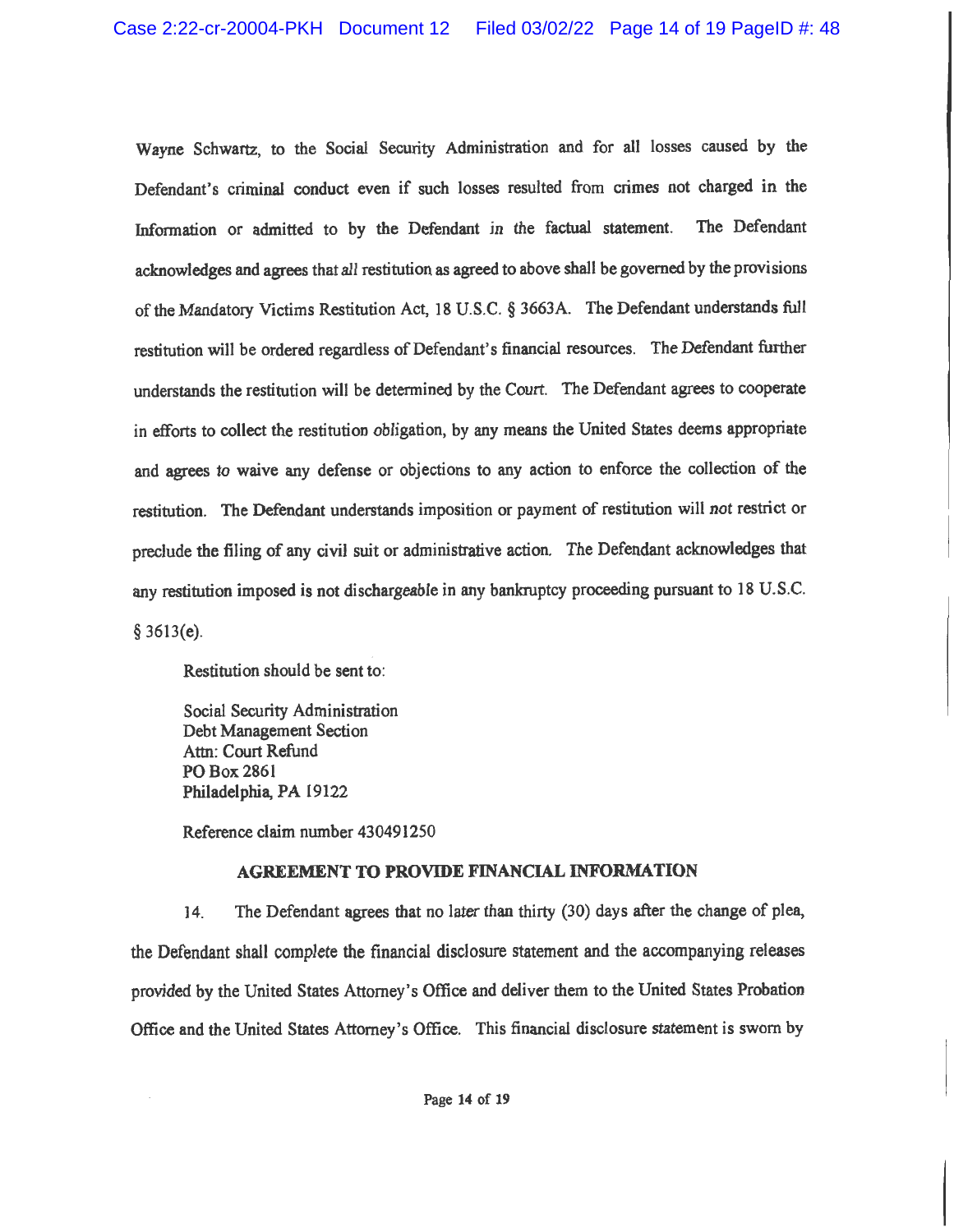the Defendant to be true and correct under penalty of periury. The Defendant agrees that her failure to truthfully and fully complete the financial disclosure statement and accompanying releases may result in the Government objecting to the Defendant receiving a reduction for acceptance of responsibility.

#### PAYMENT OF MONETARY PENALTIES

 $15.$ The Defendant agrees that monetary penalties to include special assessments, fine, and/or restitution imposed by the Court will be (i) subject to immediate enforcement as provided in 18 U.S.C. § 3613c, and (ii), submitted to the Treasury Offset Program so that any federal payment such as an income tax refund or transfer of returned property the Defendant receives may be offset and applied to federal debt without affecting the periodic payment schedule ordered by the Court.

#### **NO OTHER CHARGES**

 $16.$ The United States agrees that no other federal charges, which stem from the activities described in the Information, will be brought against the Defendant in the Western District of Arkansas.

### SENTENCING GUIDELINES ARE ADVISORY BUT NOT MANDATORY

 $17<sub>1</sub>$ The parties acknowledge that the Court shall consult and take into account the United States Sentencing Commission Guidelines in determining the sentence, but that the Court is not bound by the Guidelines and may sentence the Defendant to any sentence within the statutory range.

### **AGREEMENT DOES NOT PROMISE A SPECIFIC SENTENCE**

18. The Defendant acknowledges that discussions have taken place concerning the possible guideline range which might be applicable to this case. The Defendant agrees that any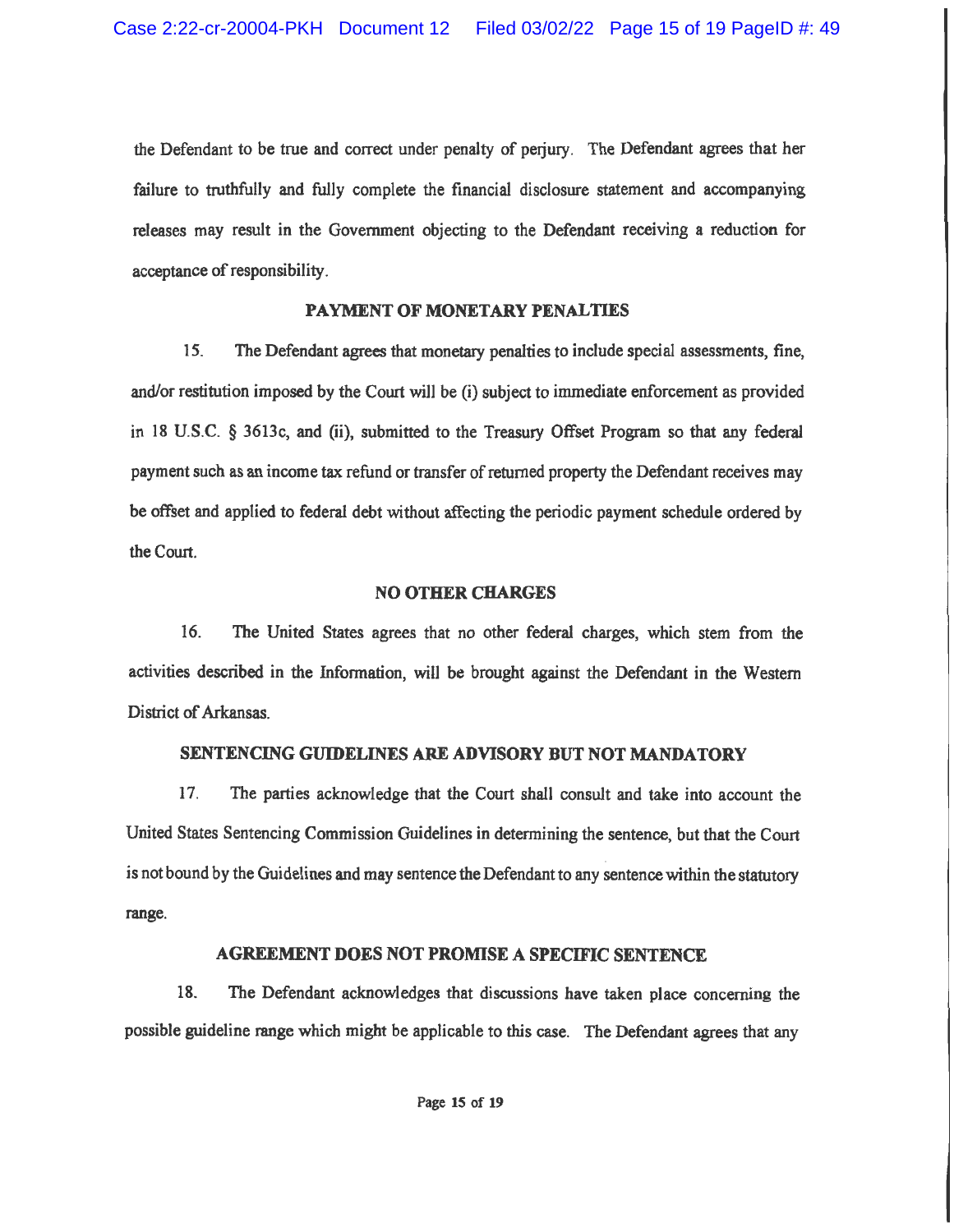discussions merely attempt to guess at what appears to be the correct guideline range and do not bind the District Court. Further, the Defendant acknowledges that the actual range may be greater than contemplated by the parties. In the event that the actual guideline range is greater than the parties expected, the Defendant agrees that this does not give her the right to withdraw her plea of guilty.

#### RELEVANT CONDUCT CONSIDERED

19. At the sentencing hearing, the United States will be permitted to bring to the Court's attention, and the Court will be permitted to consider, all relevant information with respect to the Defendant's background, character and conduct, including the conduct that is the subject of this investigation for which she has not been charged up to the date of this Agreement, as provided by § 1B1.3 of the Sentencing Guidelines.

#### **PERJURY**

20. In the event that it is determined that the Defendant has not been truthful with the Court as to any statements made while under oath, this Plea Agreement shall not be construed to protect the Defendant from prosecution for periury or false statement.

### **CONCESSIONS BY THE UNITED STATES**

21. The United States agrees not to object to a recommendation by the Probation Office or a ruling of the Court which awards the Defendant an appropriate-level decrease in the base offense level for acceptance of responsibility. If the offense level in the Presentence Report is 16 or greater and the Court accepts a recommendation in the Presentence Report that the Defendant receive two points for acceptance of responsibility, the United States agrees to move for an additional one-point reduction for acceptance of responsibility for a total of three points. However, the United States will not be obligated to move for an additional one-point reduction or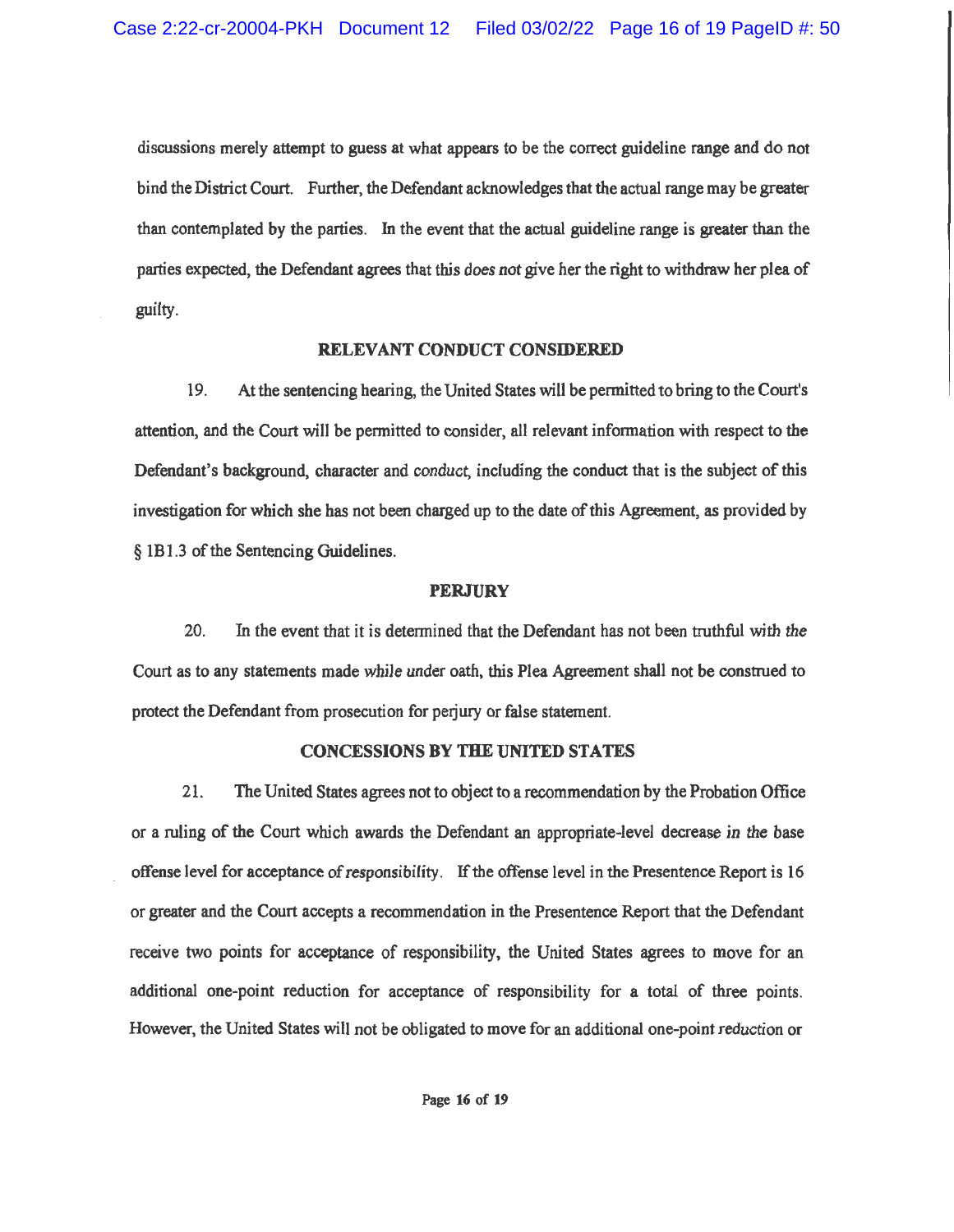recommend any adjustment for acceptance of responsibility if the Defendant engages in conduct inconsistent with acceptance of responsibility including, but not limited to, the following a) falsely denies, or makes a statement materially inconsistent with, the factual basis set forth in this agreement, b) falsely denies additional relevant conduct in the offense, c) is untruthful with the United States, the Court or probation officer, or d) materially breaches this Plea Agreement in any way.

### **UNITED STATES' RESERVATION OF RIGHTS**

 $22$ Although the United States agrees not to object to certain findings by the Probation Office or to rulings of the Court, it reserves the right to:

- make all facts known to the Probation Office and to the Court: a.
- $\mathbf{b}$ . call witnesses and introduce evidence in support of the Presentence Report;
- contest and appeal any finding of fact or application of the Sentencing C. Guidelines:
- d. contest and appeal any departure from the appropriate Guideline range; and,
- defend all rulings of the District Court on appeal including those rulings e. which may be contrary to recommendations made or positions taken by the United States in this Plea Agreement which are favorable to the Defendant.

## NO RIGHT TO WITHDRAW THE GUILTY PLEA

 $23.$ The United States' concessions on sentencing options are non-binding and made pursuant to Rule  $11(c)(1)(B)$  of the Federal Rules of Criminal Procedure. As a result, if the Court should reject the Defendant's requests or recommendations for certain findings of fact or applications of the Guidelines, the Defendant acknowledges that there is no right to withdraw the guilty plea.

## **AGREEMENT NOT BINDING ON THE COURT**

- 24. The parties agree that nothing in this Agreement binds the District Court to:
	- make any specific finding of fact; a.
	- make any particular application of the Sentencing Guidelines:  $\mathbf b$ .
	- hand down any specific sentence; C.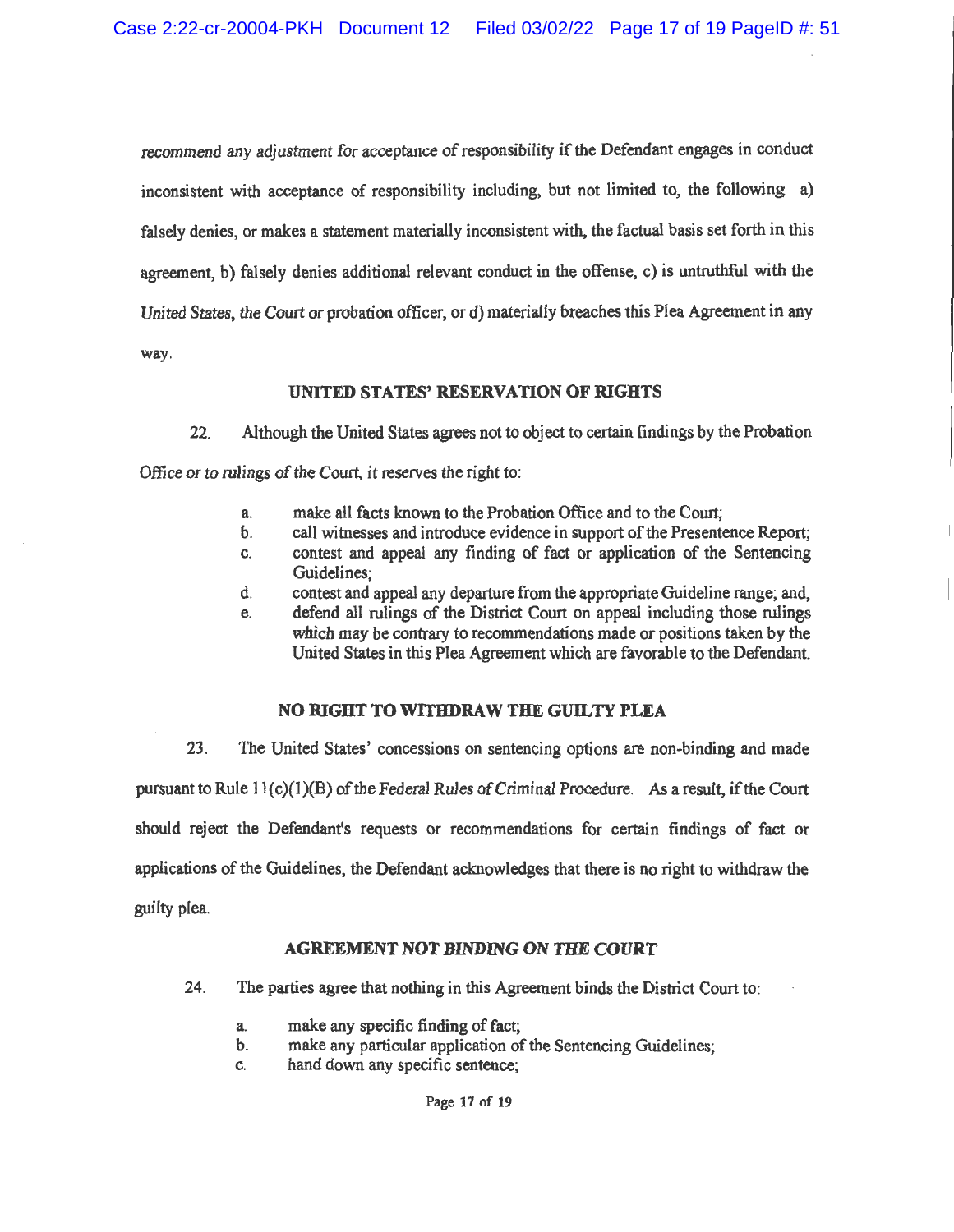- $\mathbf{d}$ accept any stipulation of the parties as contained in this Plea Agreement; and.
- accept this Plea Agreement. e.
- 25. The United States and the Defendant acknowledge that the Court has an obligation

to review the Presentence Report before it accepts or rejects this Plea Agreement.

## **AGREEMENT DOES NOT BIND ANY OTHER ENTITY**

26. The parties agree that this Plea Agreement does not bind any governmental entity

other than the United States Attorney's Office for the Western District of Arkansas.

# **SPECIAL ASSESSMENT**

27 The Defendant agrees to pay \$100.00 as the special assessment in this case.

# **REPRESENTATIONS BY DEFENDANT**

- 28. By signing this Plea Agreement, the Defendant acknowledges that:
	- The Defendant has read this Agreement (or has had this Agreement read to a. her) and has carefully reviewed every part of it with defense counsel.
	- The Defendant fully understands this Plea Agreement and is not under the b. influence of anything that could impede the Defendant's ability to fully understand this Plea Agreement.
	- No promises, agreements, understandings, or conditions have been made or C. entered into in connection with the decision to plead guilty except those set forth in this Plea Agreement.
	- The Defendant is satisfied with the legal services provided by defense d. counsel in connection with this Plea Agreement and matters related to it.
	- The Defendant has entered into this Plea Agreement freely, voluntarily, and e. without reservation and the Defendant's desire to enter a plea of guilty is not the result of threats or coercion directed at the Defendant or anyone connected with the Defendant

# **REPRESENTATIONS BY DEFENSE COUNSEL**

- 29. By signing this Plea Agreement, counsel for the Defendant acknowledges that:
	- Counsel has carefully reviewed every part of this Agreement with the a. Defendant and this Agreement accurately and completely sets forth the entire agreement between the United States and the Defendant.
	- Counsel has explained the ramifications of the Plea Agreement to the  $\mathbf b$ . Defendant, and believes that the Defendant understands this Plea